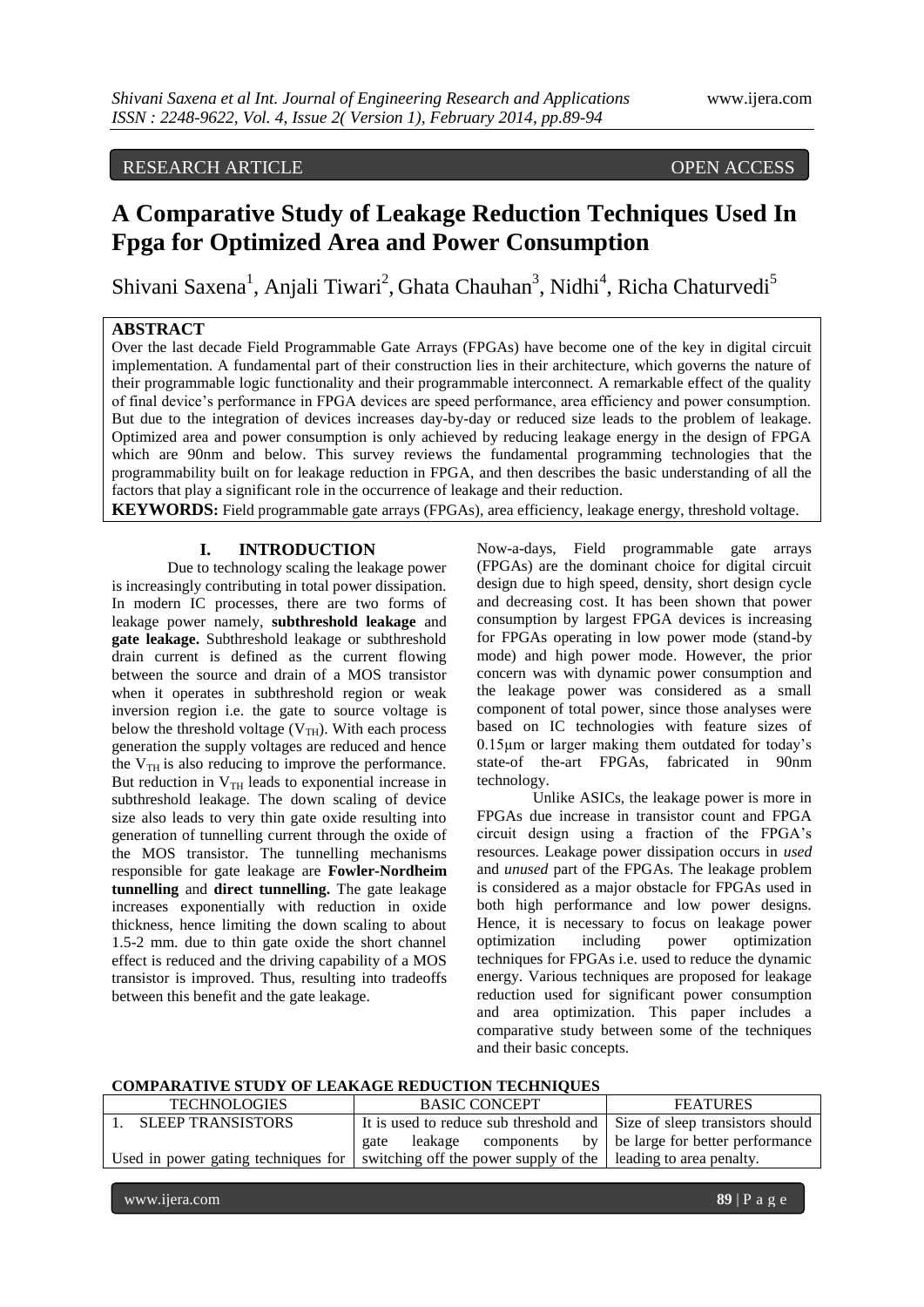

www.ijera.com **90** | P a g e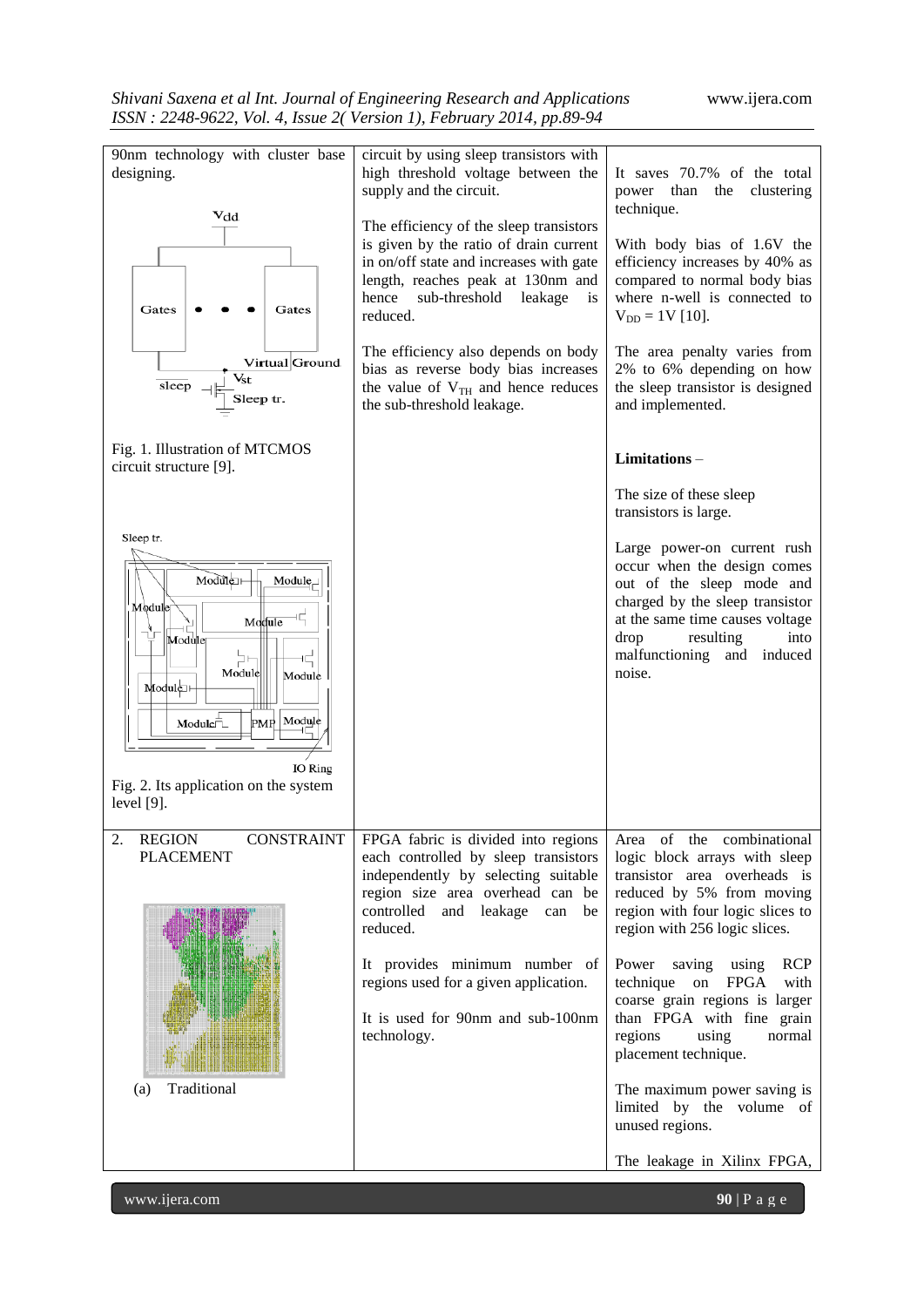| Shivani Saxena et al Int. Journal of Engineering Research and Applications |
|----------------------------------------------------------------------------|
| ISSN: 2248-9622, Vol. 4, Issue 2(Version 1), February 2014, pp.89-94       |

| <b>RCP</b><br>(b)<br>Fig. 3. Different placements for an<br>example design [1].<br><b>CONSTRAINT</b><br><b>REGION</b><br>3.<br><b>PLACEMENT</b><br><b>TIME</b><br>with<br><b>BASE CONTROL</b><br>Fig. 4. Each module is bounded by a<br>polygon [1]. | While it is easy to implement the<br>RCP technique, it may not be<br>effective in designing the system that<br>occupies large portion of the FPGA<br>space hence resulting into potential<br>leakage. Therefore, for designing the<br>system with modules that remains<br>inactive for significant time duration,<br>the time based control scheme is<br>used.<br>This scheme is used with two variants<br>of RCP:-<br>Module level RCP<br>$1_{\cdot}$<br>2.<br>Design level RCP | <b>SRAM</b><br>configuration<br><i>is</i><br>reduced by 98% by increasing<br>the threshold voltage<br>and<br>configuration time by 20%.[1]<br>With area of the slice assuming<br>to be 5000 sq. micron, the area<br>penalty for region of four slices<br>is around 15% while that for<br>256 slices is 10%.<br>Limitations-<br>Power savings is only obtained<br>in unutilized portion of FPGAs.<br>It is inappropriate for systems<br>occupying large<br>space<br>of<br>FPGAs.<br>Power saving is obtained even<br>in utilized portions of the<br>FPGA by turning on/off the<br>power supply and using the<br>idleness in portions of the<br>design.<br>The gate voltages of sleep<br>transistors are controlled by<br>configuration bits and these<br>control bits are dynamically<br>reconfigured for turning on/off<br>the transistors.<br>Reconfiguration time is 2µs for<br>smallest FPGA and 23us for<br>largest FPGA. It increases the<br>area overheads because of the<br>configuration circuits [1].<br>Only 62% of the slices are used<br>in time based control.<br>Limitation-<br>Synchronisation with time is<br>the main problem. |
|------------------------------------------------------------------------------------------------------------------------------------------------------------------------------------------------------------------------------------------------------|----------------------------------------------------------------------------------------------------------------------------------------------------------------------------------------------------------------------------------------------------------------------------------------------------------------------------------------------------------------------------------------------------------------------------------------------------------------------------------|-------------------------------------------------------------------------------------------------------------------------------------------------------------------------------------------------------------------------------------------------------------------------------------------------------------------------------------------------------------------------------------------------------------------------------------------------------------------------------------------------------------------------------------------------------------------------------------------------------------------------------------------------------------------------------------------------------------------------------------------------------------------------------------------------------------------------------------------------------------------------------------------------------------------------------------------------------------------------------------------------------------------------------------------------------------------------------------------------------------------------------------------------|
| <b>LOOK UP TABLES (LUTs)</b><br>4.<br>4-input<br>D <sub>FF</sub><br>Out<br>LUT<br>$Clock \rightarrow\!\!\!\!\!\rightarrow$<br>(a) Basic logic element (BLE)                                                                                          | This technique includes SRAM that<br>is used to implement the truth table.<br>Each address in the SRAM represents<br>input combinations to the logic<br>elements. The value stored in the<br>address represents value of function<br>for that address.<br>An <b>n</b> input functions requires SRAM<br>with $2n$ locations.                                                                                                                                                      | The active leakage (power<br>consumed in awakened circuit<br>blocks) is reduced 25% on an<br>average.<br>performance<br>high<br>1%<br>In<br>increase in delay occur<br>as<br>compared<br>conventional<br>to<br>LUT.<br>In low power mode leakage is<br>reduce up to 53%.                                                                                                                                                                                                                                                                                                                                                                                                                                                                                                                                                                                                                                                                                                                                                                                                                                                                        |

www.ijera.com **91** | P a g e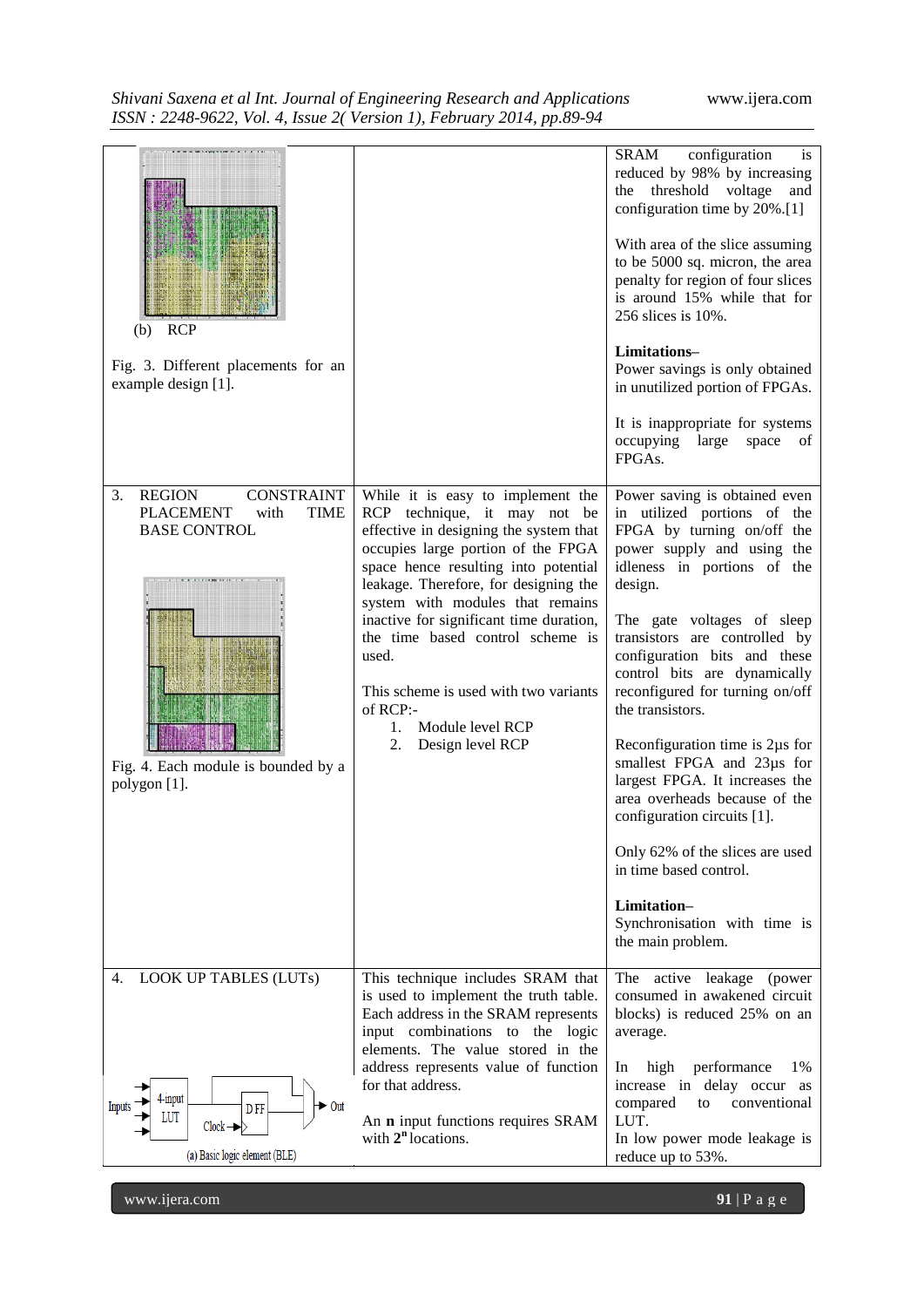| <b>BLE</b><br>#1<br>$\mathbf N$<br>N<br>N<br>$\mathbf{I}^{\prime}$<br>Outputs<br><b>BLEs</b><br><b>BLE</b><br>$\#N$<br>I<br><b>Inputs</b><br>Clock<br>(b) Logic cluster | In cluster-based logic blocks, the<br>placement problem reduces and speed<br>is further increased.                                                                                                          | The<br>complexity<br>of LUTs<br>increases exponentially with<br>number of inputs, therefore,<br>instead of using large logic<br>blocks,<br>several LUTs<br>are<br>grouped together with local<br>routing interconnection. This is<br>called Logic Cluster.<br>For <i>i</i> inputs and o outputs of a<br>cluster, the relation between |
|-------------------------------------------------------------------------------------------------------------------------------------------------------------------------|-------------------------------------------------------------------------------------------------------------------------------------------------------------------------------------------------------------|---------------------------------------------------------------------------------------------------------------------------------------------------------------------------------------------------------------------------------------------------------------------------------------------------------------------------------------|
| Fig. 5. Structure of BLE and Logic<br>Cluster $[6]$ .                                                                                                                   |                                                                                                                                                                                                             | basic logic elements (BLE),<br>say <b>n</b> is $i = 2n+2$ , where each<br>cluster has <b>n</b> BLEs and each<br>possessing a single LUT.                                                                                                                                                                                              |
| Configuration<br><b>SRAM bits</b><br>s<br>s                                                                                                                             |                                                                                                                                                                                                             | A novel FPGA reduces the<br>leakage by another 27% in low<br>power thus reducing total<br>leakage with 80% when LUT is<br>outputting logic '1'.                                                                                                                                                                                       |
| s<br>NGX                                                                                                                                                                |                                                                                                                                                                                                             | LUTs can be used to encode<br>Boolean functions, in image<br>processing, and as a key<br>component in modern FPGAs.                                                                                                                                                                                                                   |
| S<br>Fig. 6. Abstract view of LUT [5].                                                                                                                                  |                                                                                                                                                                                                             | Limitation $-$ Due to increasing<br>trend of new<br>commercial<br>FPGAs using large size LUTs,<br>the total leakage power is<br>increased. [5]                                                                                                                                                                                        |
| 5.<br>LOW POWER LUT DESIGN :<br><b>HEADERS AND FOOTERS</b>                                                                                                              | In this technology the supply voltage<br>across the inverter is reduced and<br>therefore the leakage through input<br>inverters and the pass gate structures<br>are also reduced.                           | The diode header LUT has 1%<br>increase in delay while diode<br>header and footer have 3%<br>increases in delay in high<br>performance mode [5].                                                                                                                                                                                      |
| ~HighPerf-<br><b>P_SLEEP</b><br>$A -$<br>$B - 4$<br>A⊣                                                                                                                  | The threshold voltage drop due to<br>diode headers increases the rise time<br>slightly.<br>To minimize the performance penalty                                                                              | In low power mode the diode<br>header LUT has a 7% increase<br>in delay and diode header and<br>footer has 24% increases in<br>$delay [5]$ .                                                                                                                                                                                          |
| $B -$<br>HighPerf -[N_SLEEP<br>(a) Supply Gating                                                                                                                        | in high performance mode transistors<br>are resized and the performance of<br>these alternate designs is designated<br>as ADH (alternate diode header) and<br>ADHNF (alternate diode header and<br>footer). | Due to diode header LUT area<br>is increased by 2% and leakage<br>is reduced by 53% when the<br>output is either logic '0' or<br>logic '1', whereas due to diode<br>header and footer 10% increase<br>in area occurs and leakage is<br>further reduced i.e. for logic '1'<br>53% leakage reduction occur                              |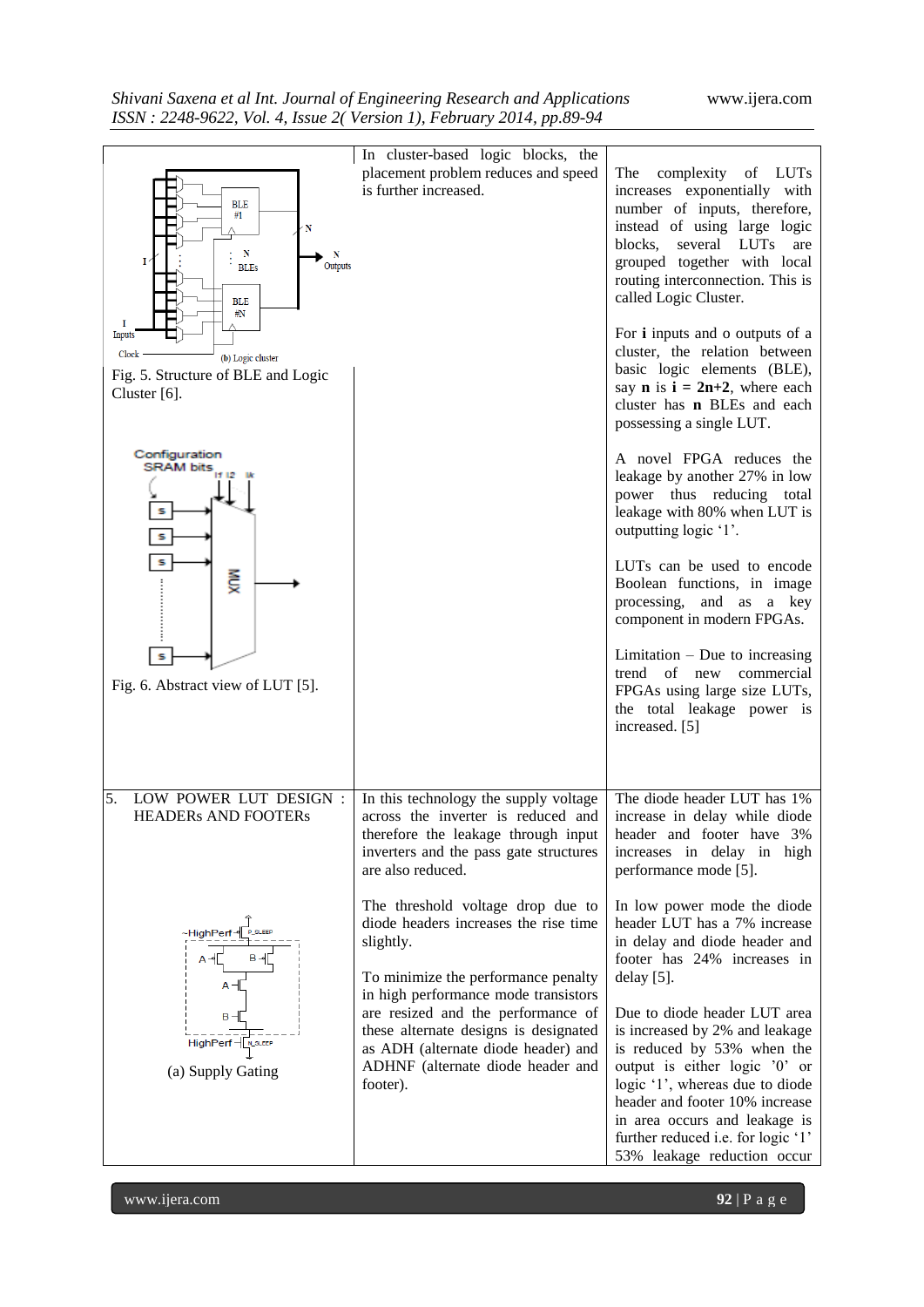

www.ijera.com **93** | P a g e